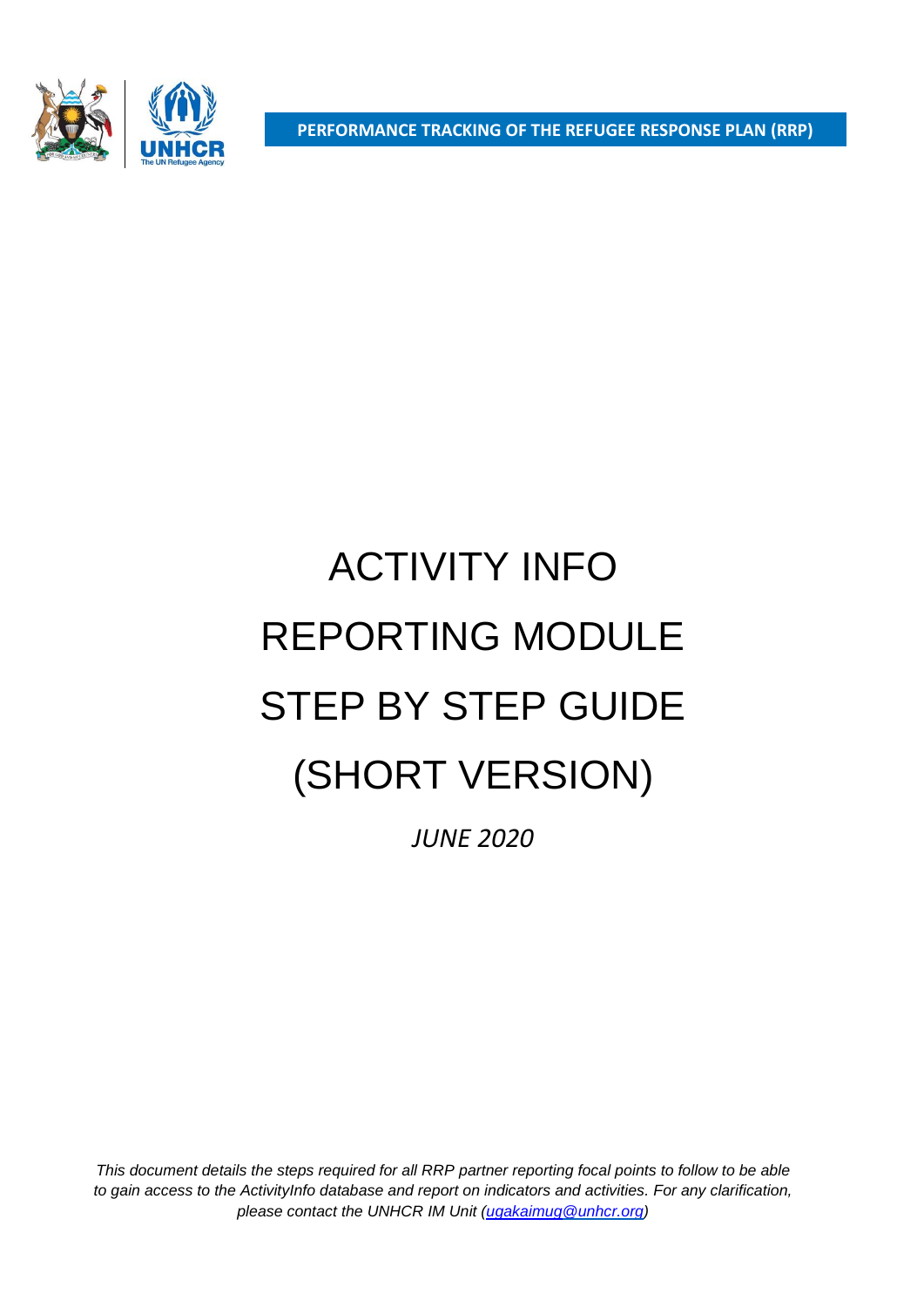# **I. Introduction**

An enhanced results framework has been established to track the performance of the RRP against indicators and to ensure progress against the targets set by partners at the start of the planning process. The ultimate goal of deploying a robust tracking framework is ensuring transparency and accountability, avoiding duplications and re-adjusting the response when inefficacies and gaps are identified.

Sector Co-leads, UNHCR and OPM will regularly reach out to RRP partners to gather information and data for RRP progress reports, including through sector activity tracking. Systematic progress reporting against the indicators from the RRP results framework selected by the sector leads will be a requirement for all RRP partners (including implementing partners of UN agencies).

ActivityInfo is open-source software for data collection and reporting which works both online and offline. It is optimised for reporting on activities that are geographically dispersed and implemented by multiple partner organisations. The software has been used to track activities implemented by humanitarian partners working in the Uganda refugee response since early 2019 and is offered as a service by BeDataDriven. UNHCR will provide access to this software for all partners in the response.

# **II. Start ActivityInfo**

To start the program, type the following web address: **https://v4.activityinfo.org**

In general, the system works best on Google Chrome (issues have been reported with Microsoft Edge).



#### You can log-in by clicking the **Log In** tab.

 $\triangleright$  If you do not have a username and password, please send an email to the relevant sector IM focal point (see Table 1).

> An invitation will then be sent to you, after which you can create your password.

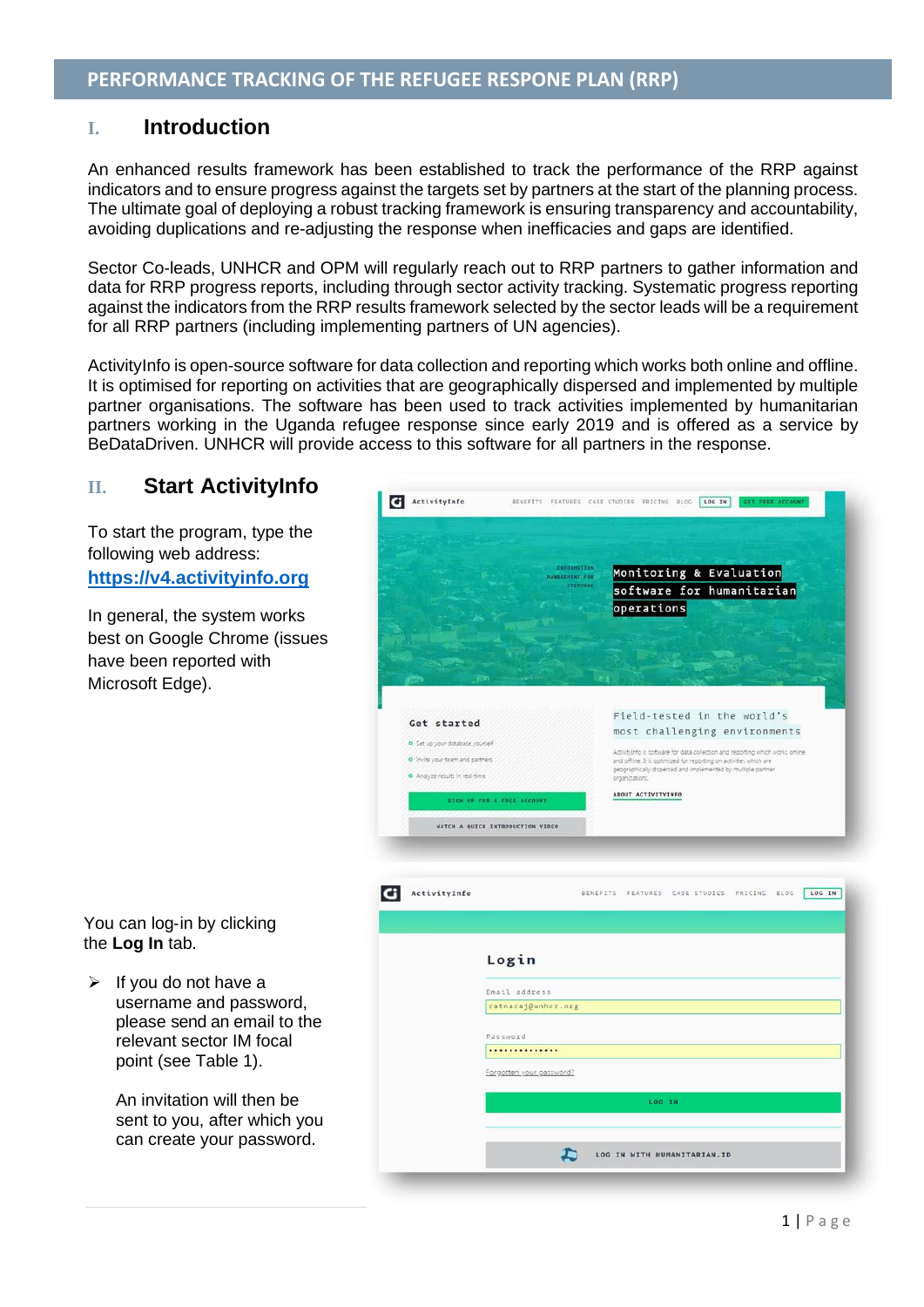# **III. Data entry**

# **0. You will need the relevant sector log frame for reference (steps highlighted in yellow)**

# **1. Select the "UGA RRP 2019-2020" database**

#### **2. Select the relevant folder for the sector you are reporting on**

There are three folders types (not all sectors have all three):

- ➢ SECTOR NAME (Partners): This is for regular reporting on indicators and activities by partners
- - $\triangleright$  SECTOR NAME (Partners Planned): This is only for reporting on planned activities by partners  $\triangleright$  SECTOR NAME (Sector leads): This is only for reporting on RRP indicators by sector lead This is only for reporting on RRP indicators by sector leads
	-

# **3. Select the relevant form for the objective you are reporting on**

- ➢ Please refer to the relevant sector log frame to see which indicator or activity falls under which objective.
- ➢ The first pair of three letters indicates the reporting level (e.g.: SET for settlement level, DIS for district level or SCH for school level).
- ➢ The second pair of three letters indicates the reporting frequency (e.g.: MON for monthly, QUA for quarterly or TER for termly).
- ➢ For an overview of sector co-leads, please see Table 2.

#### **4. Select "New record" to add a new location**

In order to add a new location for your indicator or activity, click on "New record".

# **5. Complete the form record**

- $\triangleright$  Location type examples: settlement, collection point, entry point, reception centre or transit centre
- $\triangleright$  The type of location can be specific to a sector or intervention (e.g.: schools for Education, or sub-counties for host community interventions).

# **6. Add a sub-form record**

Click on "New record" for the relevant sub-form.

➢ See the relevant sector log frame in order to know which indicator and/or activity falls under which sub form.

- Sub forms are proceeded by the type of indicators and/or activities that partners are asked to report on:
	- $\circ$  RRP: These are RRP indicators that partners are asked to report on directly
	- $\circ$  RRP/5W: These are activities that partners report on which feed in to RRP indicators
	- o 5W: These are activities that partners report on which are not directly linked to RRP indicators but key to the sector

# **7. Complete the sub-form record**

- $\triangleright$  Reporting can be done by month, quarter or term, depending on the indicator or activity. The indicator or activity value reported should be the total for a given period (i.e. non-cumulative).
- ➢ Click "Save record" when done, you will be taken back to the previous form.